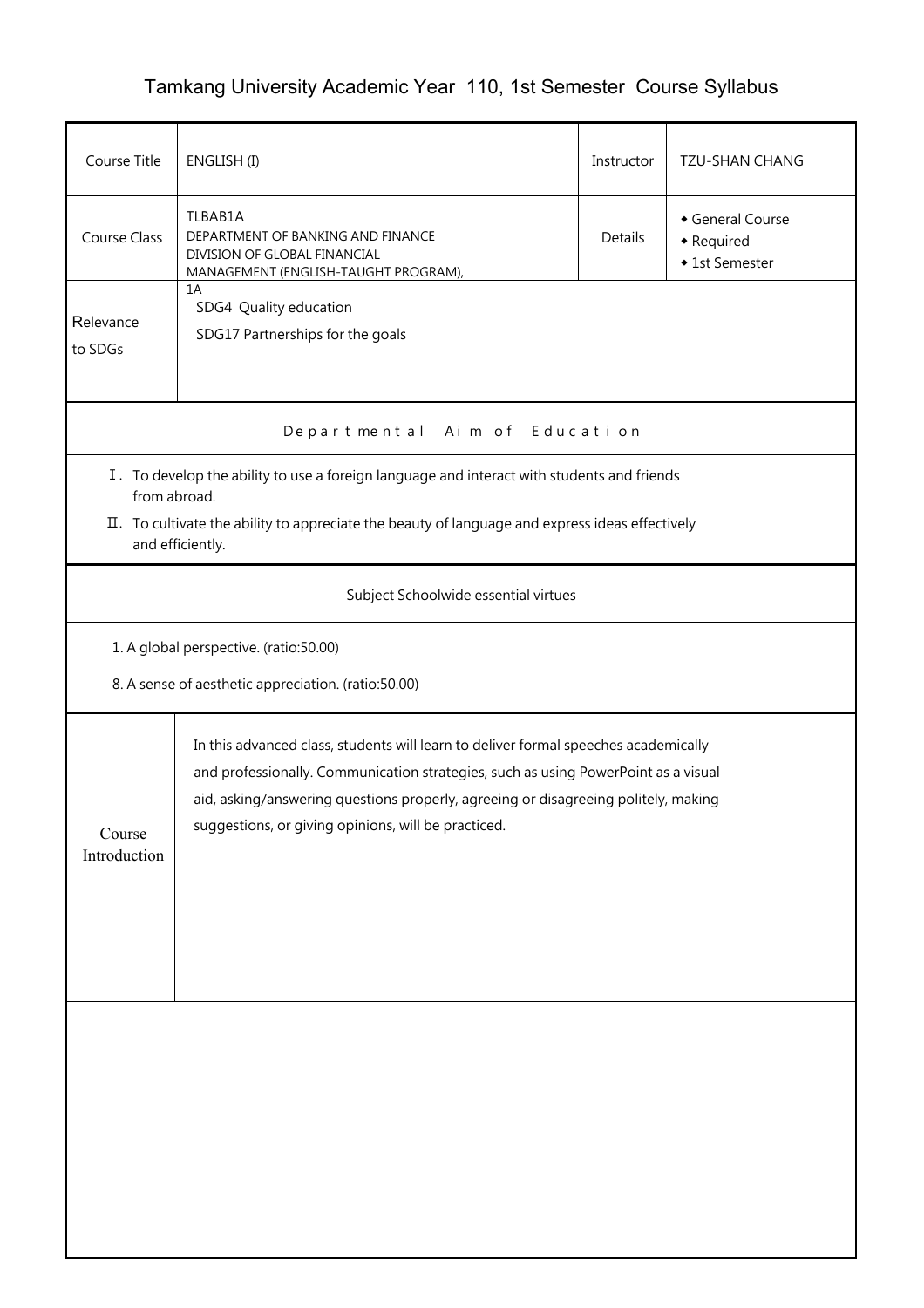| The correspondences between the course's instructional objectives and the cognitive, affective,<br>and psychomotor objectives.<br>Differentiate the various objective methods among the cognitive, affective and psychomotor<br>domains of the course's instructional objectives.                                                                                                                                    |                                                                                                                                                                                                                                              |                      |                          |                                                                                                                    |                                                                                                                                                                    |  |  |  |
|----------------------------------------------------------------------------------------------------------------------------------------------------------------------------------------------------------------------------------------------------------------------------------------------------------------------------------------------------------------------------------------------------------------------|----------------------------------------------------------------------------------------------------------------------------------------------------------------------------------------------------------------------------------------------|----------------------|--------------------------|--------------------------------------------------------------------------------------------------------------------|--------------------------------------------------------------------------------------------------------------------------------------------------------------------|--|--|--|
| I. Cognitive: Emphasis upon the study of various kinds of knowledge in the cognition of<br>the course's veracity, conception, procedures, outcomes, etc.<br>II. Affective: Emphasis upon the study of various kinds of knowledge in the course's appeal,<br>morals, attitude, conviction, values, etc.<br>III. Psychomotor: Emphasis upon the study of the course's physical activity and technical<br>manipulation. |                                                                                                                                                                                                                                              |                      |                          |                                                                                                                    |                                                                                                                                                                    |  |  |  |
| No.                                                                                                                                                                                                                                                                                                                                                                                                                  |                                                                                                                                                                                                                                              |                      | objective methods        |                                                                                                                    |                                                                                                                                                                    |  |  |  |
| $\mathbf{1}$                                                                                                                                                                                                                                                                                                                                                                                                         | 1. Students will develop overall language skills<br>2. Train students' cross-cultural communication skills. Students will<br>conduct cross-cultural communication with international students<br>and share cultural knowledge using English. |                      | Cognitive                |                                                                                                                    |                                                                                                                                                                    |  |  |  |
|                                                                                                                                                                                                                                                                                                                                                                                                                      |                                                                                                                                                                                                                                              |                      |                          | The correspondences of teaching objectives : core competences, essential virtues, teaching methods, and assessment |                                                                                                                                                                    |  |  |  |
| No.                                                                                                                                                                                                                                                                                                                                                                                                                  | Core Competences                                                                                                                                                                                                                             |                      | <b>Essential Virtues</b> | <b>Teaching Methods</b>                                                                                            | Assessment                                                                                                                                                         |  |  |  |
| 1                                                                                                                                                                                                                                                                                                                                                                                                                    |                                                                                                                                                                                                                                              |                      | 18                       | Lecture, Discussion, Publication,<br>Practicum, Experience                                                         | Testing, Study<br>Assignments,<br>Discussion(including<br>classroom and online),<br>Practicum,<br>Report(including oral and<br>written), Activity<br>Participation |  |  |  |
|                                                                                                                                                                                                                                                                                                                                                                                                                      |                                                                                                                                                                                                                                              |                      |                          | Course Schedule                                                                                                    |                                                                                                                                                                    |  |  |  |
| Week                                                                                                                                                                                                                                                                                                                                                                                                                 | Date                                                                                                                                                                                                                                         |                      |                          | <b>Course Contents</b>                                                                                             | Note                                                                                                                                                               |  |  |  |
| 1                                                                                                                                                                                                                                                                                                                                                                                                                    | $110/09/22$ ~<br>110/09/28                                                                                                                                                                                                                   | Orientation          |                          |                                                                                                                    |                                                                                                                                                                    |  |  |  |
| 2                                                                                                                                                                                                                                                                                                                                                                                                                    | $110/09/29$ ~<br>110/10/05                                                                                                                                                                                                                   | <b>Getting Ready</b> |                          |                                                                                                                    |                                                                                                                                                                    |  |  |  |
| 3                                                                                                                                                                                                                                                                                                                                                                                                                    | $110/10/06$ ~<br>110/10/12                                                                                                                                                                                                                   |                      | <b>Getting Ready</b>     |                                                                                                                    |                                                                                                                                                                    |  |  |  |
| 4                                                                                                                                                                                                                                                                                                                                                                                                                    | $110/10/13$ ~<br>110/10/19                                                                                                                                                                                                                   |                      | <b>Getting Ready</b>     |                                                                                                                    |                                                                                                                                                                    |  |  |  |
| 5                                                                                                                                                                                                                                                                                                                                                                                                                    | $110/10/20$ ~<br>110/10/26                                                                                                                                                                                                                   |                      | <b>Getting Ready</b>     |                                                                                                                    |                                                                                                                                                                    |  |  |  |
| 6                                                                                                                                                                                                                                                                                                                                                                                                                    | $110/10/27$ ~<br>110/11/02                                                                                                                                                                                                                   | <b>Getting Ready</b> |                          |                                                                                                                    |                                                                                                                                                                    |  |  |  |
| 7                                                                                                                                                                                                                                                                                                                                                                                                                    | $110/11/03$ ~<br>110/11/09                                                                                                                                                                                                                   | Unit 1               |                          |                                                                                                                    |                                                                                                                                                                    |  |  |  |
| 8                                                                                                                                                                                                                                                                                                                                                                                                                    | $110/11/10 \sim$<br>110/11/16                                                                                                                                                                                                                | Unit 1               |                          |                                                                                                                    |                                                                                                                                                                    |  |  |  |
|                                                                                                                                                                                                                                                                                                                                                                                                                      |                                                                                                                                                                                                                                              |                      |                          |                                                                                                                    |                                                                                                                                                                    |  |  |  |